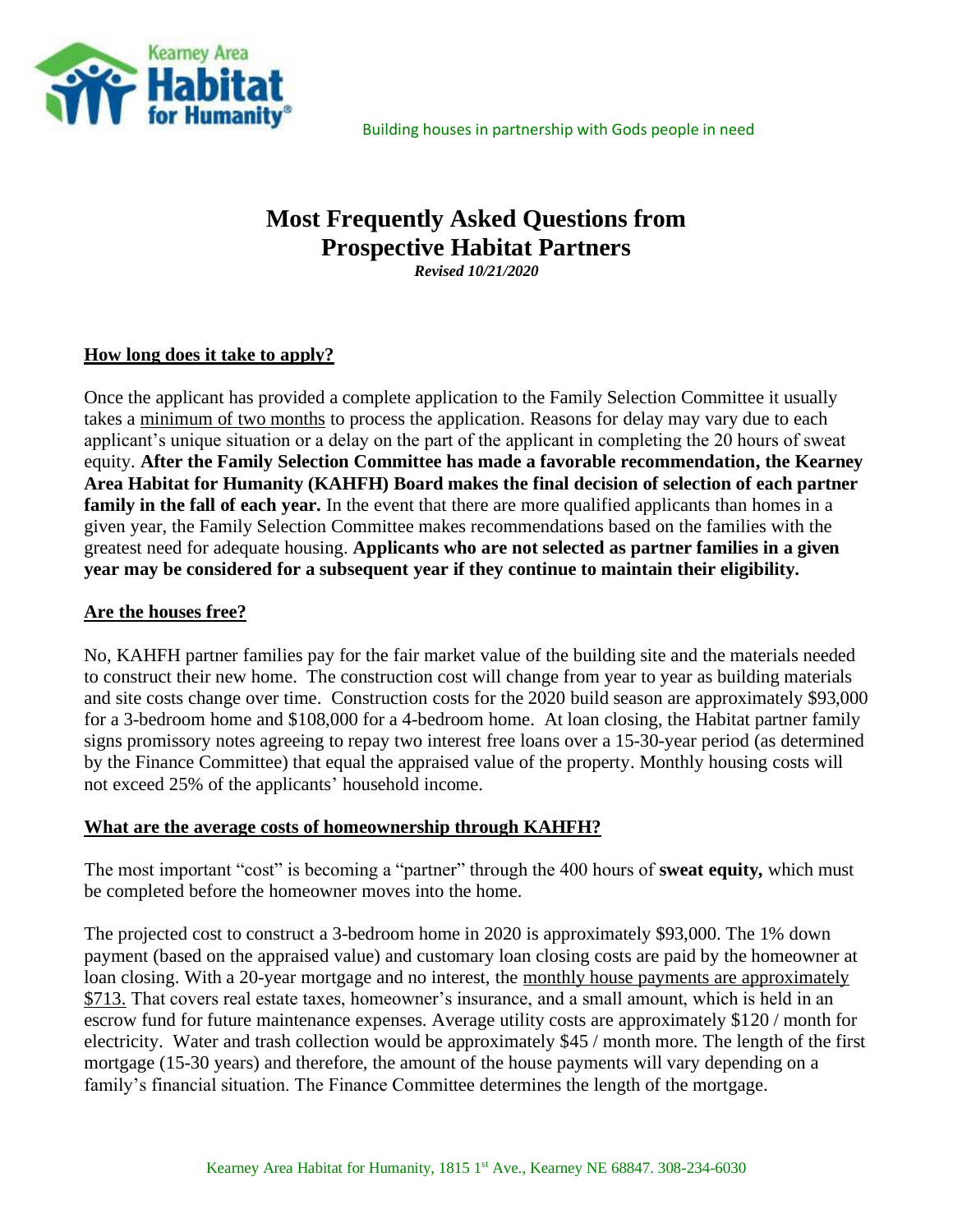

Note: **A Second Mortgage** reflecting the difference between the loan amount of the first mortgage and the appraised market value (approximately \$150,000 for this year's homes) is held by the KAHFH. This amount is forgiven at a rate of 10% per year as long as the owner occupies the home and is current with their first mortgage payments. Therefore, a partner family who chooses to live in their home for ten years or more would never pay anything on this second mortgage since it would be forgiven.

## **What are the minimum requirements to get a house?**

- 1. Housing need
- 2. Willingness and ability to partner with KAHFH
- 3. Stable income adequate to repay housing costs and other debts
- 4. Acceptable credit history
- 5. Resident of Kearney

### **Can families be bilingual?**

Yes, KAHFH has volunteers that will act as interpreters for bilingual families. Legal immigration status is required for all applicants.

#### **Do you have to be a United States citizen?**

Non-citizens may be eligible if they have legal immigration status and work authorization. State and federal income tax returns, social security numbers, and INS information will be obtained as part of the application process.

#### **Is there a credit check or a background check?**

Yes, KAHFH obtains credit reports and conducts background checks utilizing public records and sex offender registries on all applicants as part of the pre-application process. This allows us to verify an applicant's ability to pay creditors as agreed and their ability to partner with Habitat volunteers and families. This helps us to identify possible barriers to home ownership early on during the application process and to work with the applicants towards their goal of home ownership.

#### **Is there a minimum credit score?**

No, KAHFH does not require a minimum credit score. We do look for credit histories that demonstrate the applicant's ability to pay creditors as agreed. Unpaid collection accounts, profit / loss write offs, and judgments may be indicators of unacceptable credit unless they are paid in full. Late rent or utility payments, recent bankruptcy, or recent foreclosure may also be indicators of unacceptable credit unless there are extenuating circumstances and sufficient time has passed for the applicant to re-establish their credit worthiness.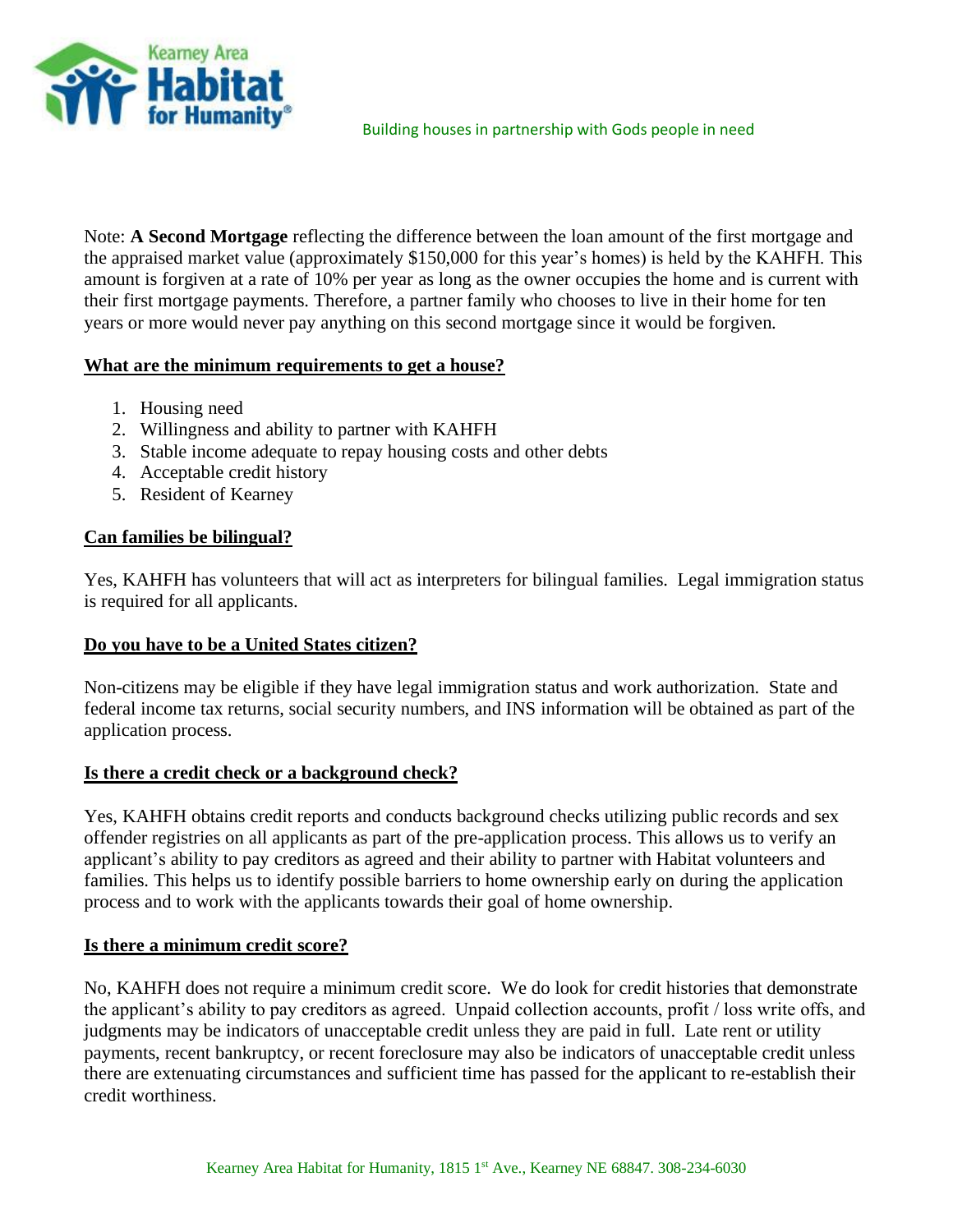

### **What if I have filed bankruptcy or had a foreclosure during the past three years?**

Your credit history will require further analysis to determine if you are eligible for assistance. We will need to collect additional information from you regarding the circumstances that caused the adverse credit. A period of time to re-establish your credit history may be required to demonstrate your ability to pay creditors as agreed.

#### **Do you have to have children to get selected for a home?**

No, however in the event that there are more qualified applicants than homes available in a given year, the Family Selection Committee makes a family partner recommendation to the KAHFH Board based on the families with the greatest need for adequate housing. **Applicants who are not selected as partner families in a given year may be considered for a subsequent year if they continue to maintain their eligibility.**

### **What sources of income can be considered?**

All sources of income (earned and unearned) can be considered for loan repayment. All sources of income must be verified and evaluated to determine their stability and continuity. The amount and source of income must be stable and expected to continue based on verifications such as your income tax records, paystubs, award letters, or court ordered child support / alimony payment history.

## **How much income do I need to qualify?**

Your household income must be sufficient to repay the home loan using a term of not greater than 30 years along with any other debts that you have. Currently the minimum annual income needed to qualify for a three-bedroom home is \$27,876. Applicants needing a four-bedroom home must have a minimum annual income of \$29,856. This assumes a one percent down payment and initial monthly escrows for real estate taxes, property insurance and maintenance of \$325 per month. The minimum income amount needed to qualify will change as building costs, real estate taxes, and insurance costs change. Priority will be given to very low income (50% of Area Median Income) households.

## **Does KAHFH build outside of the Kearney area?**

No, KAHFH builds homes within the city limits of Kearney, specifically within Marlatt Addition which is located off of Avenue M and 17<sup>th</sup> Street in southeast Kearney. If you are seeking to reside outside of the Kearney area, the Family Selection Committee may be able to recommend other home ownership programs to you, depending upon your qualifications.